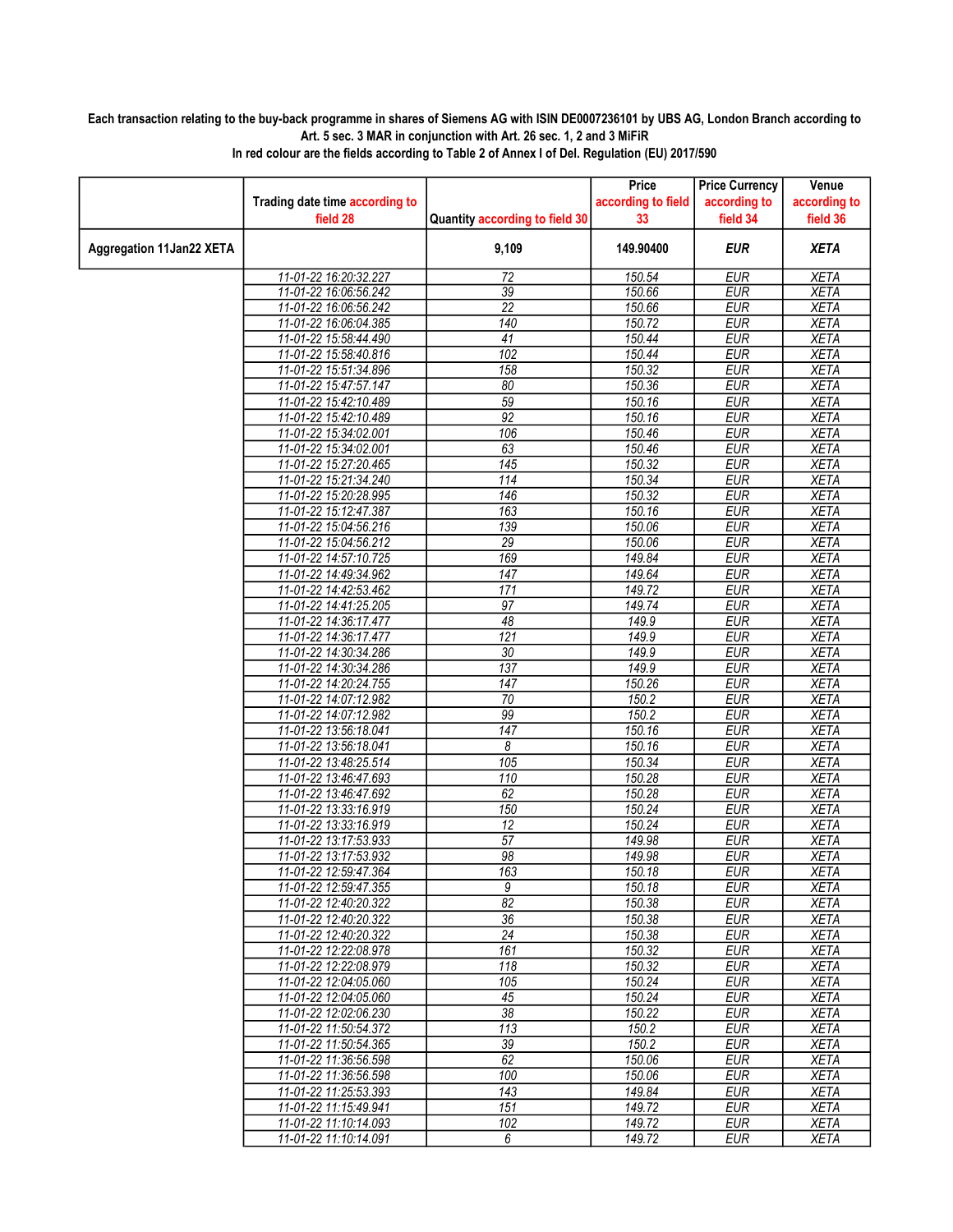| 11-01-22 11:06:05.161 | 147            | 149.92 | <b>EUR</b> | <b>XETA</b> |
|-----------------------|----------------|--------|------------|-------------|
| 11-01-22 10:54:00.638 | 153            | 149.94 | <b>EUR</b> | <b>XETA</b> |
| 11-01-22 10:41:25.720 | 7              | 149.74 | <b>EUR</b> | <b>XETA</b> |
| 11-01-22 10:41:25.720 | 139            | 149.74 | <b>EUR</b> | <b>XETA</b> |
| 11-01-22 10:29:42.749 | 142            | 149.72 | <b>EUR</b> | <b>XETA</b> |
| 11-01-22 10:20:38.205 | 144            | 149.54 | <b>EUR</b> | <b>XETA</b> |
| 11-01-22 10:07:55.784 | 154            | 149.9  | <b>EUR</b> | <b>XETA</b> |
| 11-01-22 10:05:57.949 | 90             | 150    | <b>EUR</b> | <b>XETA</b> |
| 11-01-22 10:05:55.814 | 15             | 150    | <b>EUR</b> | <b>XETA</b> |
| 11-01-22 09:56:55.468 | 158            | 149.9  | <b>EUR</b> | <b>XETA</b> |
| 11-01-22 09:46:52.943 | 147            | 150.02 | <b>EUR</b> | <b>XETA</b> |
| 11-01-22 09:35:36.339 | 152            | 150.12 | <b>EUR</b> | <b>XETA</b> |
| 11-01-22 09:26:34.968 | 148            | 150.08 | <b>EUR</b> | <b>XETA</b> |
| 11-01-22 09:17:21.695 | 169            | 150.2  | <b>EUR</b> | <b>XETA</b> |
| 11-01-22 09:07:37.183 | 158            | 149.86 | <b>EUR</b> | <b>XETA</b> |
| 11-01-22 09:07:37.183 | 1              | 149.86 | <b>EUR</b> | <b>XETA</b> |
| 11-01-22 09:07:37.183 | $\overline{8}$ | 149.86 | <b>EUR</b> | <b>XETA</b> |
| 11-01-22 09:03:01.411 | 115            | 149.88 | <b>EUR</b> | <b>XETA</b> |
| 11-01-22 09:01:57.738 | 138            | 149.8  | <b>EUR</b> | <b>XETA</b> |
| 11-01-22 09:01:54.236 | $\overline{5}$ | 149.8  | <b>EUR</b> | <b>XETA</b> |
| 11-01-22 08:55:43.542 | 143            | 149.44 | <b>EUR</b> | <b>XETA</b> |
| 11-01-22 08:51:54.275 | 28             | 149.66 | <b>EUR</b> | <b>XETA</b> |
| 11-01-22 08:51:54.275 | 115            | 149.66 | <b>EUR</b> | <b>XETA</b> |
| 11-01-22 08:48:01.896 | 74             | 149.36 | <b>EUR</b> | <b>XETA</b> |
| 11-01-22 08:42:27.079 | 144            | 149.1  | <b>EUR</b> | <b>XETA</b> |
| 11-01-22 08:35:56.800 | 84             | 148.98 | <b>EUR</b> | <b>XETA</b> |
| 11-01-22 08:35:56.800 | 86             | 148.98 | <b>EUR</b> | <b>XETA</b> |
| 11-01-22 08:29:09.681 | 168            | 149.16 | <b>EUR</b> | <b>XETA</b> |
| 11-01-22 08:19:20.016 | 54             | 149.08 | <b>EUR</b> | <b>XETA</b> |
| 11-01-22 08:19:20.016 | 118            | 149.06 | <b>EUR</b> | <b>XETA</b> |
| 11-01-22 08:19:20.014 | 165            | 149.06 | <b>EUR</b> | <b>XETA</b> |
| 11-01-22 08:18:44.778 | 105            | 149.02 | <b>EUR</b> | <b>XETA</b> |
| 11-01-22 08:14:11.890 | 48             | 149.02 | <b>EUR</b> | <b>XETA</b> |
| 11-01-22 08:14:11.890 | 113            | 149.02 | <b>EUR</b> | <b>XETA</b> |
| 11-01-22 08:09:00.731 | 142            | 148.96 | <b>EUR</b> | <b>XETA</b> |
| 11-01-22 08:05:21.790 | 140            | 149.14 | <b>EUR</b> | <b>XETA</b> |
|                       |                |        |            |             |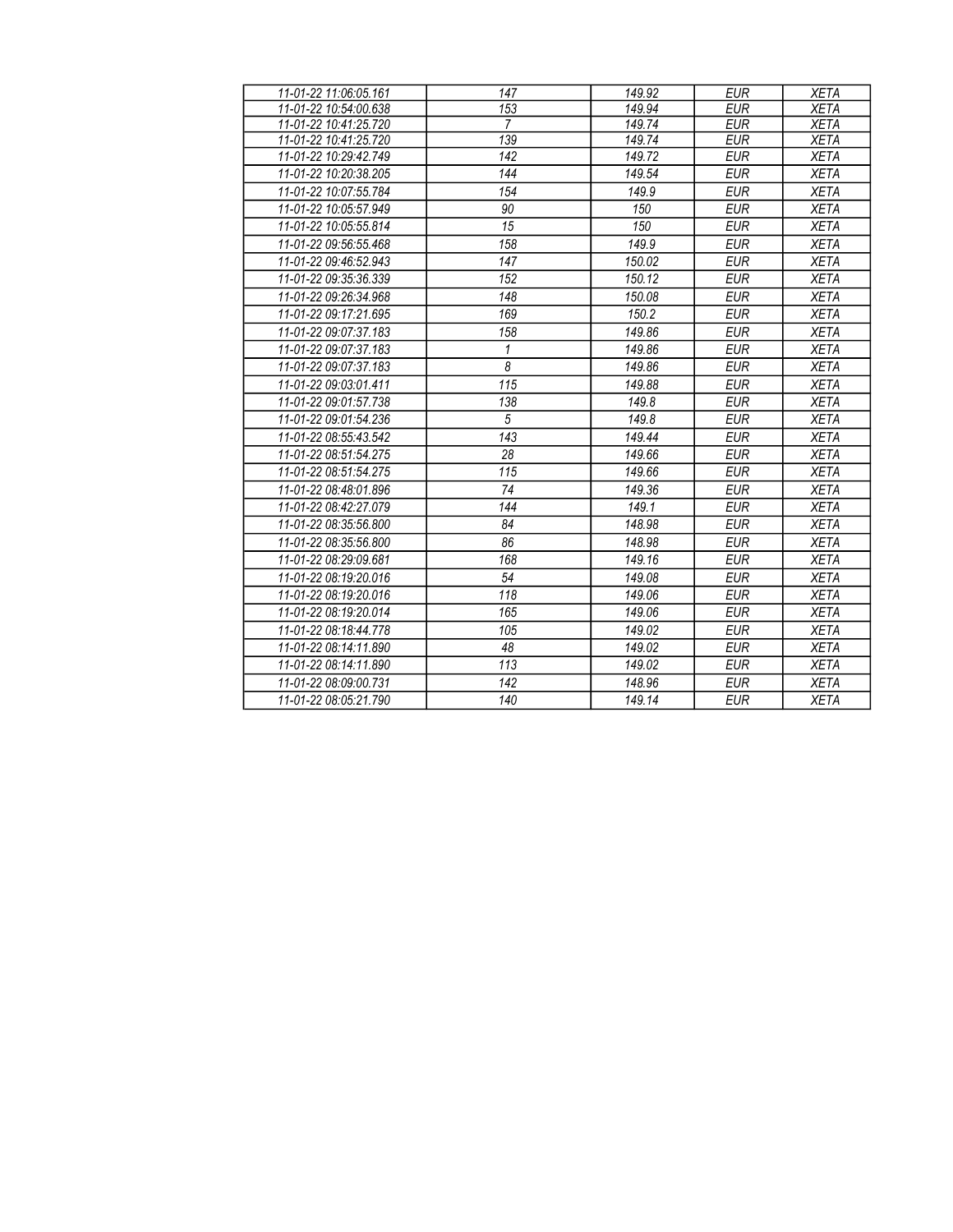## Each order relating to the buy-back programme above according to Art. 5 sec. 3 MAR in conjunction with Art. 25 sec. 1 and 2 MiFiR

In red colour are the fields according to Table 2 of the Annex of Del. Regulation (EU) 2017/580; alternatively you may report the

| Date and Time according to field 9 | <b>Segment MIC code</b><br>according to field 16 | <b>Transaction price</b><br>according to field 28 | <b>Price currency according</b><br>to field 29 | <b>Buy-sell indicator</b><br>according to field 32 |
|------------------------------------|--------------------------------------------------|---------------------------------------------------|------------------------------------------------|----------------------------------------------------|
| 11-01-22 16:20:32.227              | <b>XETA</b>                                      | 150.54                                            | <b>EUR</b>                                     | <b>BUY</b>                                         |
| 11-01-22 16:06:56.242              | <b>XETA</b>                                      | 150.66                                            | <b>EUR</b>                                     | <b>BUY</b>                                         |
| 11-01-22 16:06:56.242              | <b>XETA</b>                                      | 150.66                                            | <b>EUR</b>                                     | <b>BUY</b>                                         |
| 11-01-22 16:06:04.385              | <b>XETA</b>                                      | 150.72                                            | <b>EUR</b>                                     | <b>BUY</b>                                         |
| 11-01-22 15:58:44.490              | <b>XETA</b>                                      | 150.44                                            | <b>EUR</b>                                     | <b>BUY</b>                                         |
| 11-01-22 15:58:40.816              | <b>XETA</b>                                      | 150.44                                            | <b>EUR</b>                                     | <b>BUY</b>                                         |
| 11-01-22 15:51:34.896              | <b>XETA</b>                                      | 150.32                                            | <b>EUR</b>                                     | <b>BUY</b>                                         |
| 11-01-22 15:47:57.147              | <b>XETA</b>                                      | 150.36                                            | <b>EUR</b>                                     | <b>BUY</b>                                         |
| 11-01-22 15:42:10.489              | <b>XETA</b>                                      | 150.16                                            | <b>EUR</b>                                     | <b>BUY</b>                                         |
| 11-01-22 15:42:10.489              | <b>XETA</b>                                      | 150.16                                            | <b>EUR</b>                                     | <b>BUY</b>                                         |
| 11-01-22 15:34:02.001              | <b>XETA</b>                                      | 150.46                                            | <b>EUR</b>                                     | <b>BUY</b>                                         |
| 11-01-22 15:34:02.001              | <b>XETA</b>                                      | 150.46                                            | <b>EUR</b>                                     | <b>BUY</b>                                         |
| 11-01-22 15:27:20.465              | <b>XETA</b>                                      | 150.32                                            | <b>EUR</b>                                     | <b>BUY</b>                                         |
| 11-01-22 15:21:34.240              | <b>XETA</b>                                      | 150.34                                            | <b>EUR</b>                                     | <b>BUY</b>                                         |
| 11-01-22 15:20:28.995              | <b>XETA</b>                                      | 150.32                                            | <b>EUR</b>                                     | <b>BUY</b>                                         |
| 11-01-22 15:12:47.387              | <b>XETA</b>                                      | 150.16                                            | <b>EUR</b>                                     | <b>BUY</b>                                         |
| 11-01-22 15:04:56.216              | <b>XETA</b>                                      | 150.06                                            | <b>EUR</b>                                     | <b>BUY</b>                                         |
| 11-01-22 15:04:56.212              | <b>XETA</b>                                      | 150.06                                            | <b>EUR</b>                                     | <b>BUY</b>                                         |
| 11-01-22 14:57:10.725              | <b>XETA</b>                                      | 149.84                                            | <b>EUR</b>                                     | <b>BUY</b>                                         |
| 11-01-22 14:49:34.962              | <b>XETA</b>                                      | 149.64                                            | <b>EUR</b>                                     | <b>BUY</b>                                         |
| 11-01-22 14:42:53.462              | <b>XETA</b>                                      | 149.72                                            | <b>EUR</b>                                     | <b>BUY</b>                                         |
| 11-01-22 14:41:25.205              | <b>XETA</b>                                      | 149.74                                            | <b>EUR</b>                                     | <b>BUY</b>                                         |
| 11-01-22 14:36:17.477              | <b>XETA</b>                                      | 149.9                                             | <b>EUR</b>                                     | <b>BUY</b>                                         |
| 11-01-22 14:36:17.477              | <b>XETA</b>                                      | 149.9                                             | <b>EUR</b>                                     | <b>BUY</b>                                         |
| 11-01-22 14:30:34.286              | <b>XETA</b>                                      | 149.9                                             | <b>EUR</b>                                     | <b>BUY</b>                                         |
| 11-01-22 14:30:34.286              | <b>XETA</b>                                      | 149.9                                             | <b>EUR</b>                                     | <b>BUY</b>                                         |
| 11-01-22 14:20:24.755              | <b>XETA</b>                                      | 150.26                                            | <b>EUR</b>                                     | <b>BUY</b>                                         |
| 11-01-22 14:07:12.982              | <b>XETA</b>                                      | 150.2                                             | <b>EUR</b>                                     | <b>BUY</b>                                         |
| 11-01-22 14:07:12.982              | <b>XETA</b>                                      | $\frac{150.2}{ }$                                 | <b>EUR</b>                                     | <b>BUY</b>                                         |
| 11-01-22 13:56:18.041              | <b>XETA</b>                                      | 150.16                                            | <b>EUR</b>                                     | <b>BUY</b>                                         |
| 11-01-22 13:56:18.041              | <b>XETA</b>                                      | 150.16                                            | <b>EUR</b>                                     | <b>BUY</b>                                         |
| 11-01-22 13:48:25.514              | <b>XETA</b>                                      | 150.34                                            | <b>EUR</b>                                     | <b>BUY</b>                                         |
| 11-01-22 13:46:47.693              | <b>XETA</b>                                      | 150.28                                            | <b>EUR</b>                                     | <b>BUY</b>                                         |
| 11-01-22 13:46:47.692              | <b>XETA</b>                                      | 150.28                                            | <b>EUR</b>                                     | <b>BUY</b>                                         |
| 11-01-22 13:33:16.919              | <b>XETA</b>                                      | 150.24                                            | <b>EUR</b>                                     | <b>BUY</b>                                         |
| 11-01-22 13:33:16.919              | <b>XETA</b>                                      | 150.24                                            | <b>EUR</b>                                     | <b>BUY</b>                                         |
| 11-01-22 13:17:53.933              | <b>XETA</b>                                      | 149.98                                            | <b>EUR</b>                                     | <b>BUY</b>                                         |
| 11-01-22 13:17:53.932              | <b>XETA</b>                                      | 149.98                                            | <b>EUR</b>                                     | <b>BUY</b>                                         |
| 11-01-22 12:59:47.364              | <b>XETA</b>                                      | 150.18                                            | <b>EUR</b>                                     | <b>BUY</b>                                         |
| 11-01-22 12:59:47.355              | <b>XETA</b>                                      | 150.18                                            | <b>EUR</b>                                     | <b>BUY</b>                                         |
| 11-01-22 12:40:20.322              | <b>XETA</b>                                      | 150.38                                            | <b>EUR</b>                                     | <b>BUY</b>                                         |
| 11-01-22 12:40:20.322              | <b>XETA</b>                                      | 150.38                                            | <b>EUR</b>                                     | <b>BUY</b>                                         |
| 11-01-22 12:40:20.322              | <b>XETA</b>                                      | 150.38                                            | <b>EUR</b>                                     | <b>BUY</b>                                         |
| 11-01-22 12:22:08.978              | <b>XETA</b>                                      | 150.32                                            | <b>EUR</b>                                     | <b>BUY</b>                                         |
| 11-01-22 12:22:08.979              | <b>XETA</b>                                      | 150.32                                            | <b>EUR</b>                                     | <b>BUY</b>                                         |
| 11-01-22 12:04:05.060              | <b>XETA</b>                                      | 150.24                                            | <b>EUR</b>                                     | <b>BUY</b>                                         |
| 11-01-22 12:04:05.060              | <b>XETA</b>                                      | 150.24                                            | <b>EUR</b>                                     | <b>BUY</b>                                         |
| 11-01-22 12:02:06.230              | <b>XETA</b>                                      | 150.22                                            | <b>EUR</b>                                     | <b>BUY</b>                                         |